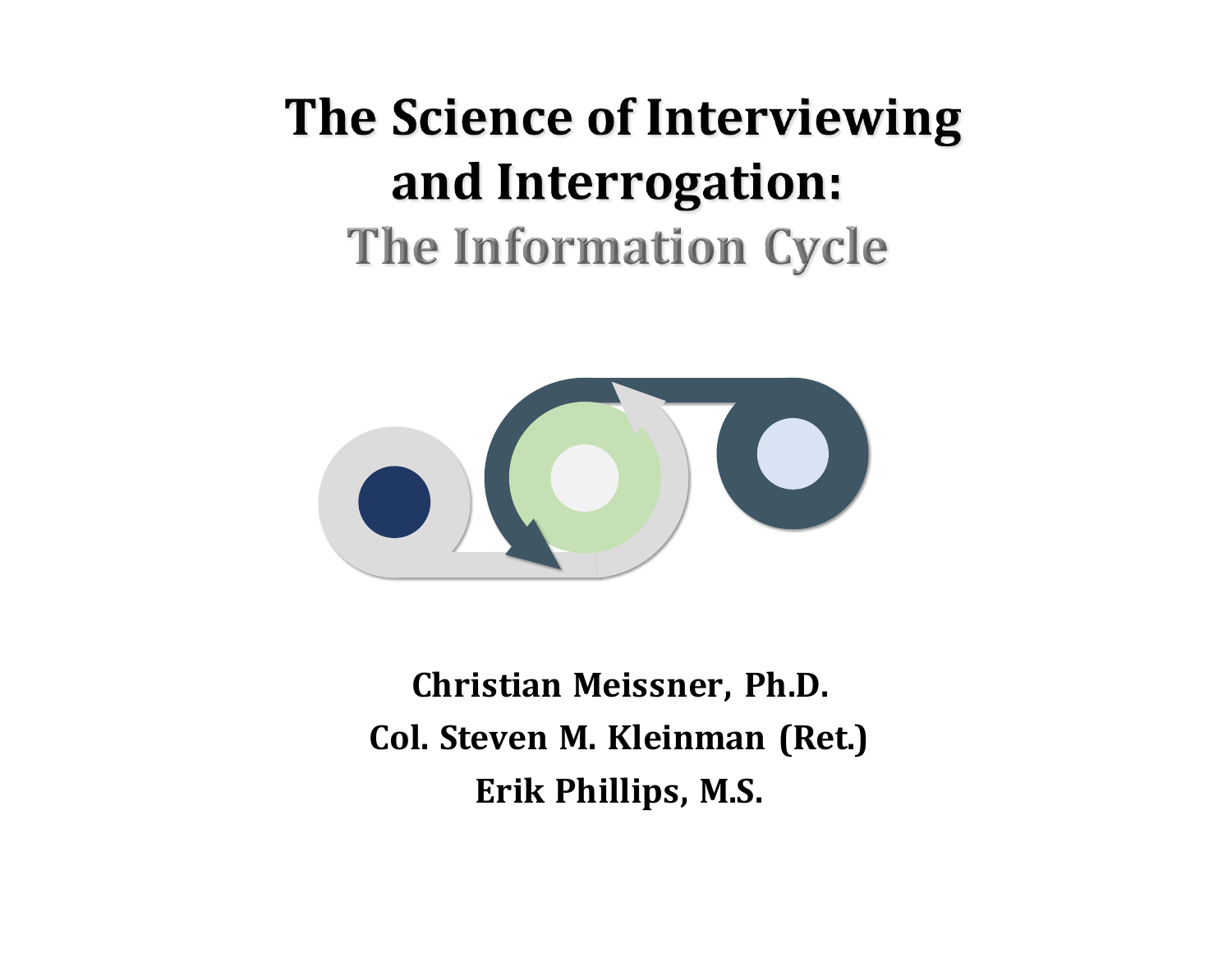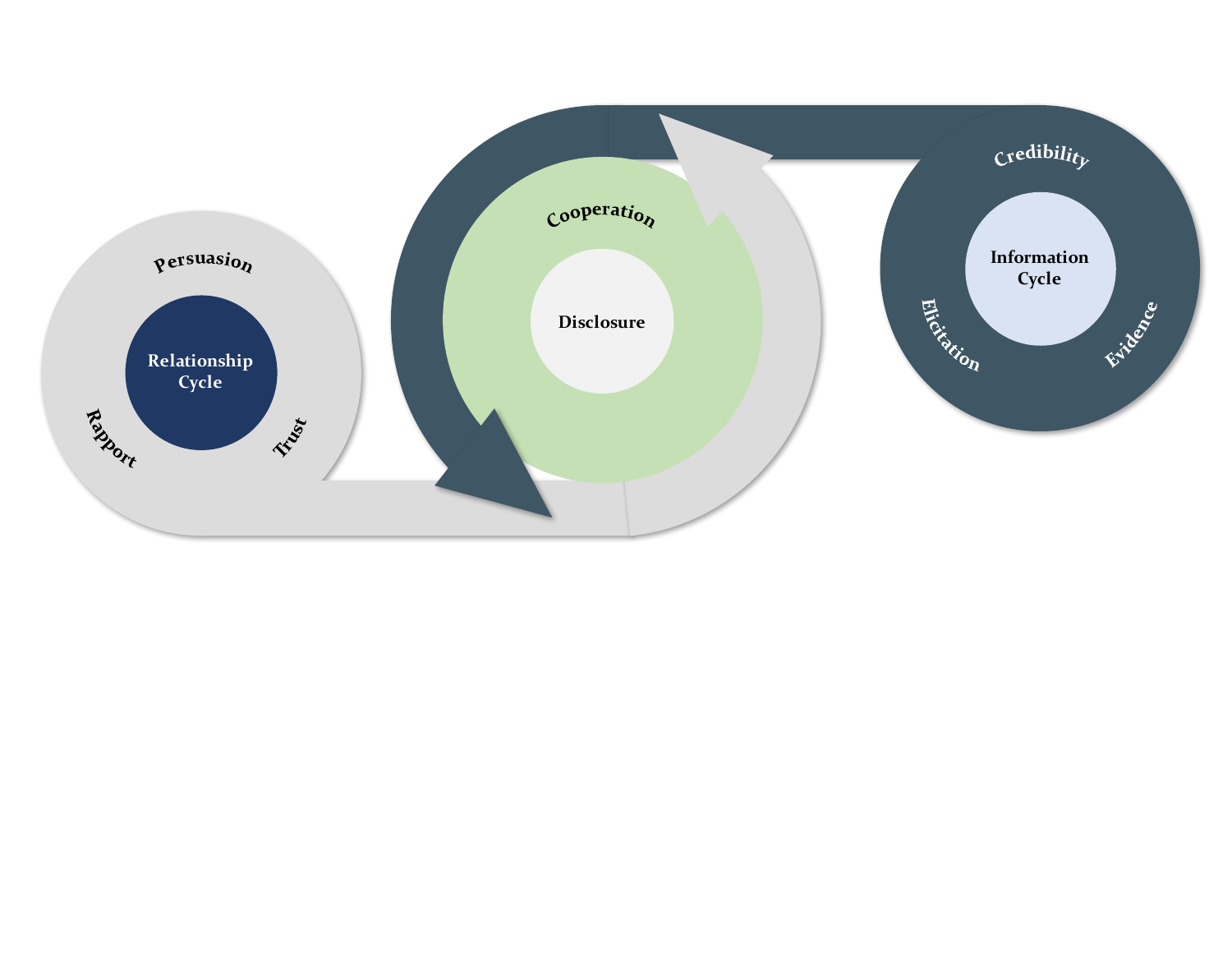

### **Memory & Cognition**

whether the subject represents a victim, witness, source, or suspect, the information being sought by an investigative interview resides in the persons **memory**

human memory is **reconstructive** in nature (not veridical) and quite malleable – successful elicitation therein requires an understanding of the **principles of memory retrieval**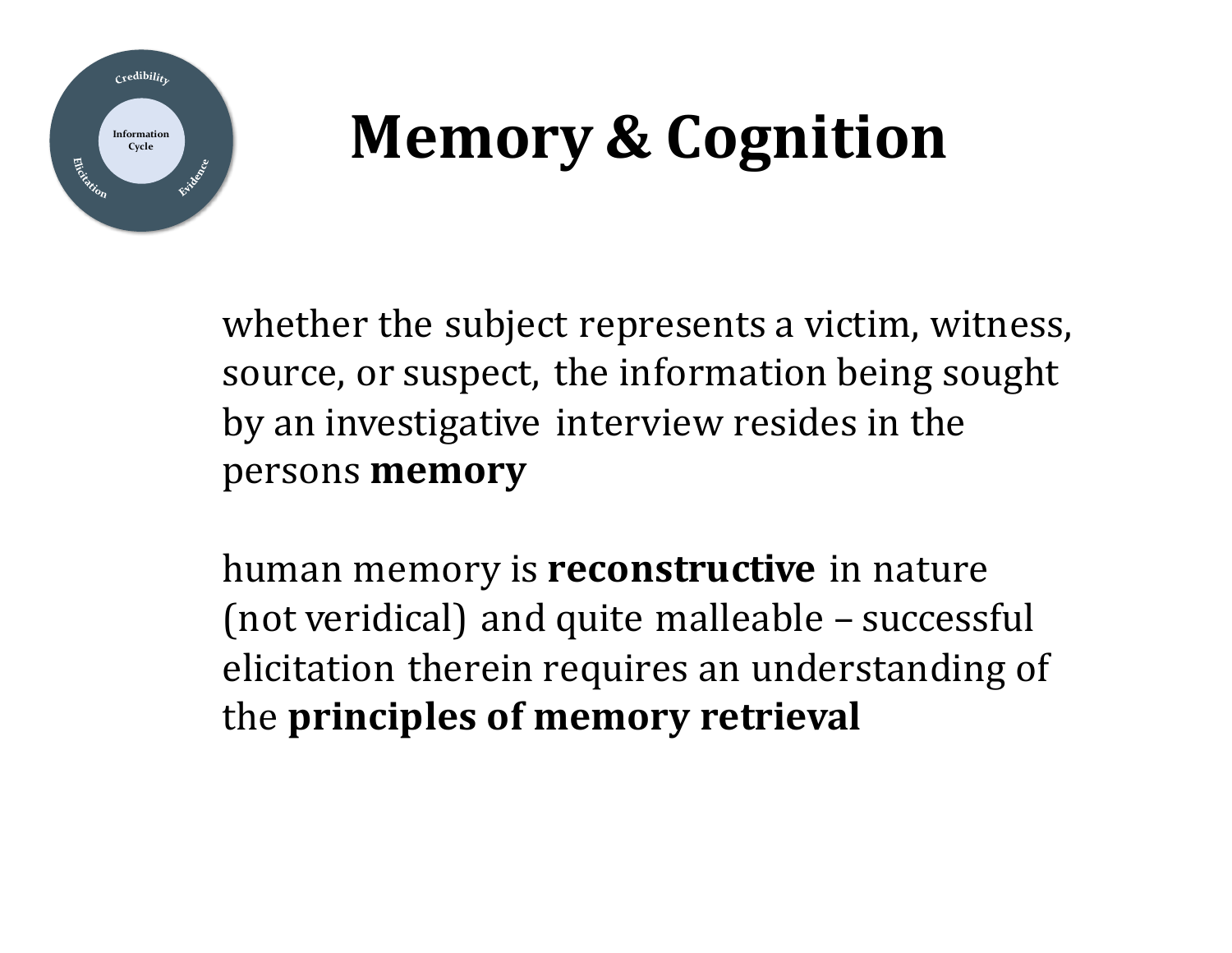

### **Information Management**

when in a cooperative context, the most prevalent **resistance** posture for a subject is to strategically manage the release of information

to address this, investigators must engage in **effective elicitation** (to reveal breadth of knowledge and relevant inconsistencies), and then **strategically question** and leverage **evidence or information**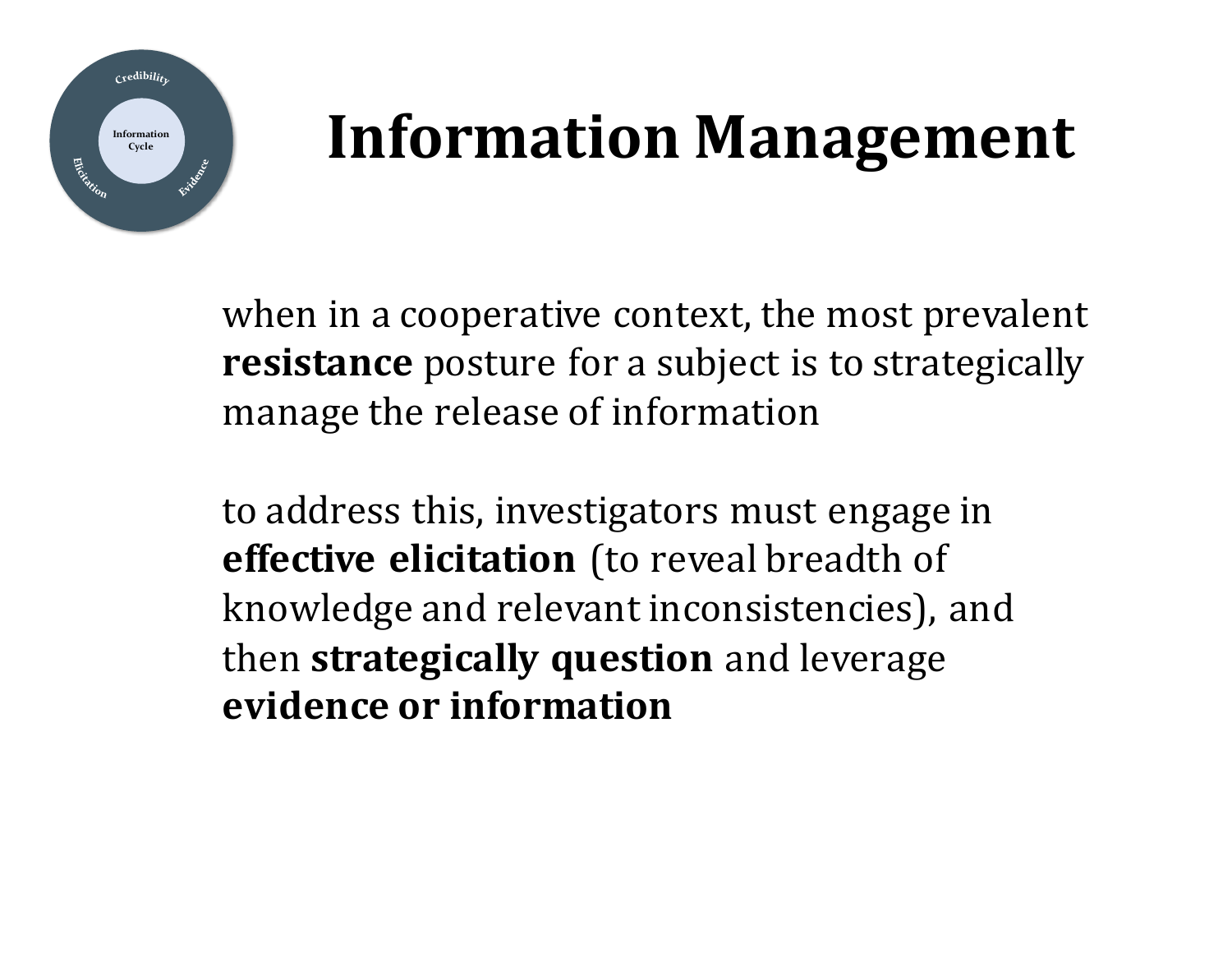

# **Cycle Investigative Interviews**

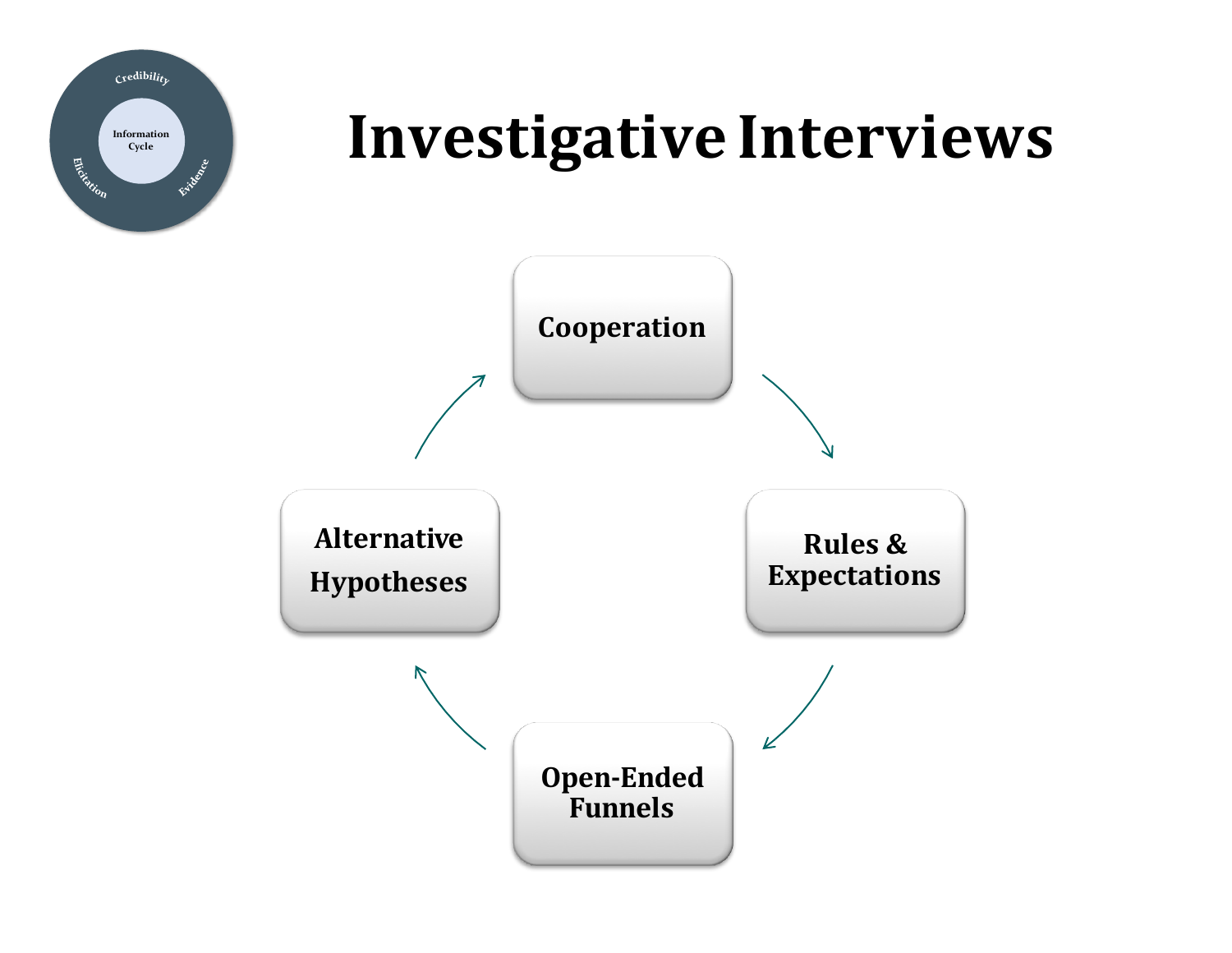

# **Conversational Rapport**

**AUTONOMY:** agent shows acceptance that it is the subject's choice not to talk or cooperate; prime openness and autonomy in the room.

**EVOCATION:** agent draws out the subject; curious and patient; guides subject to the reasons they hold for cooperating.

**ACCEPTANCE:** extent to which agent communicates unconditional positive regard

**ADAPTATION:** agent adapts to responses of the subject, allows the subject some influence on the agenda of the interview.

**EMPATHY:** extent to which agent attempts to understand the subject's perspective.

**Alison et al. (2013, 2014)**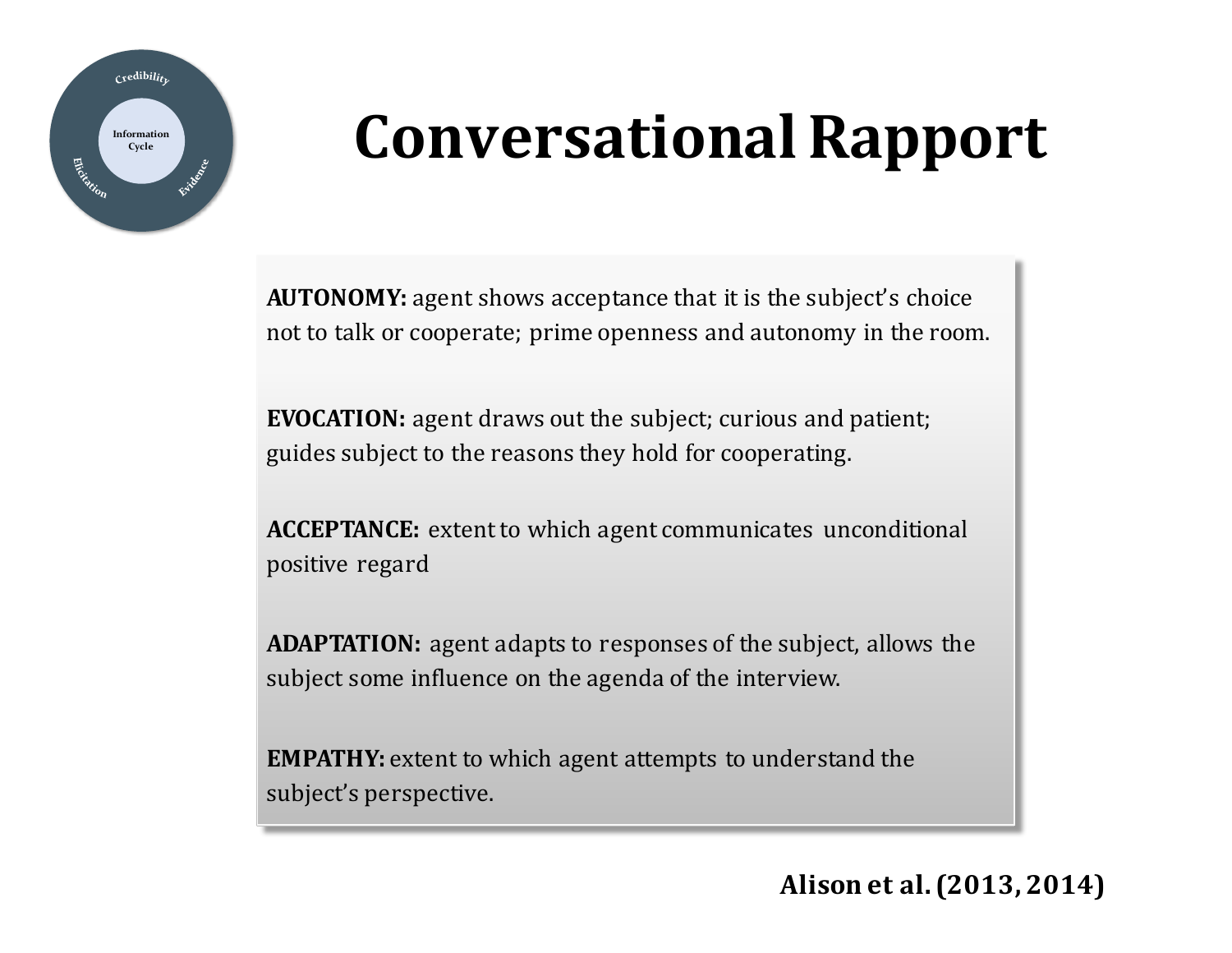

# **Elicitation Tactics**

|             | <b>Open-Ended Questions</b> |
|-------------|-----------------------------|
| $\mathbf A$ | <b>Affirmations</b>         |
| R           | <b>Reflective Listening</b> |
| $\mathbf S$ | <b>Summaries</b>            |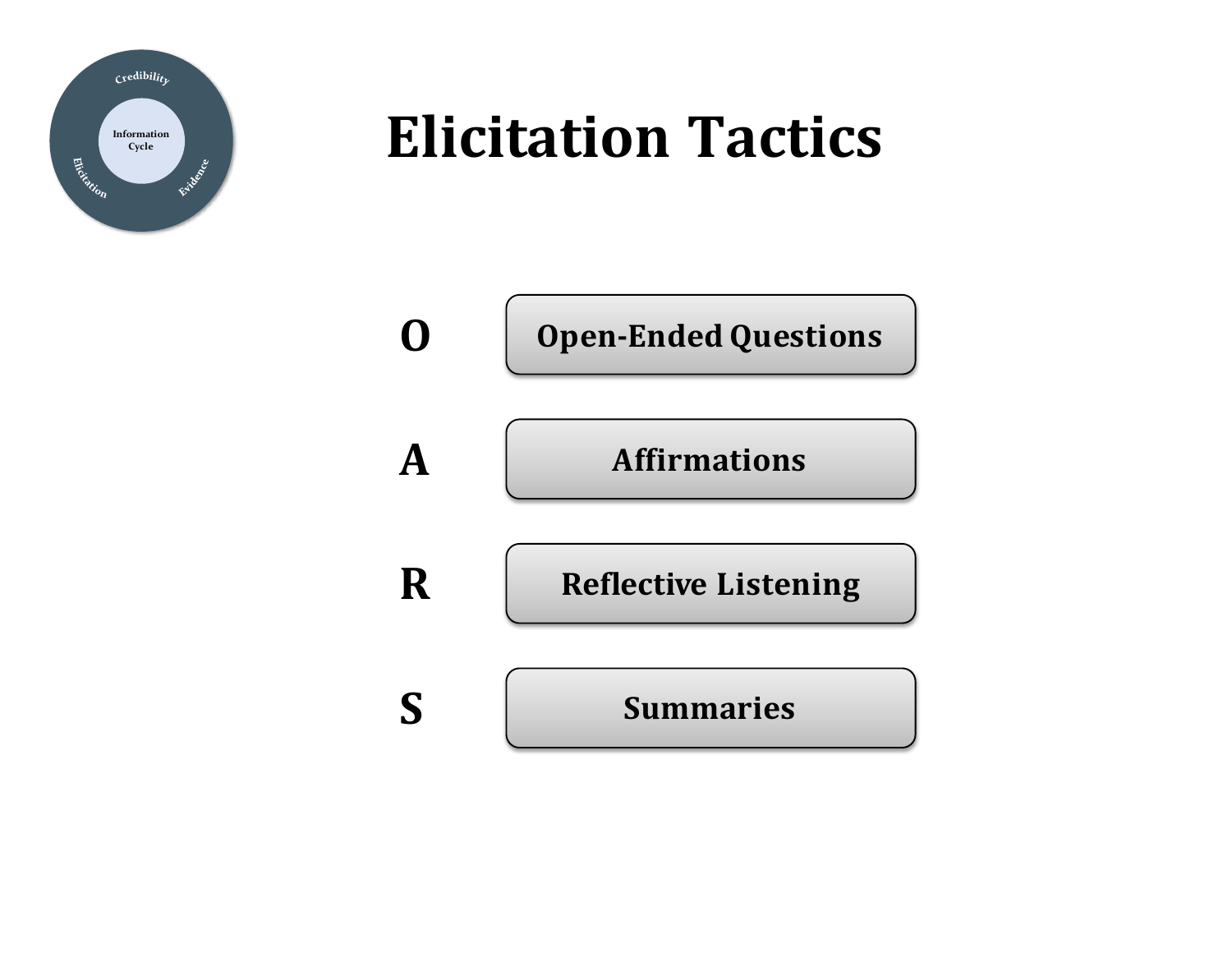

# **Cycle Elicitation Tactics**



- ß **T.E.D. Questions**
- ← Open Probes
- ß **Specific Probes**
- **← Appropriate Closed**
- ß **Summary**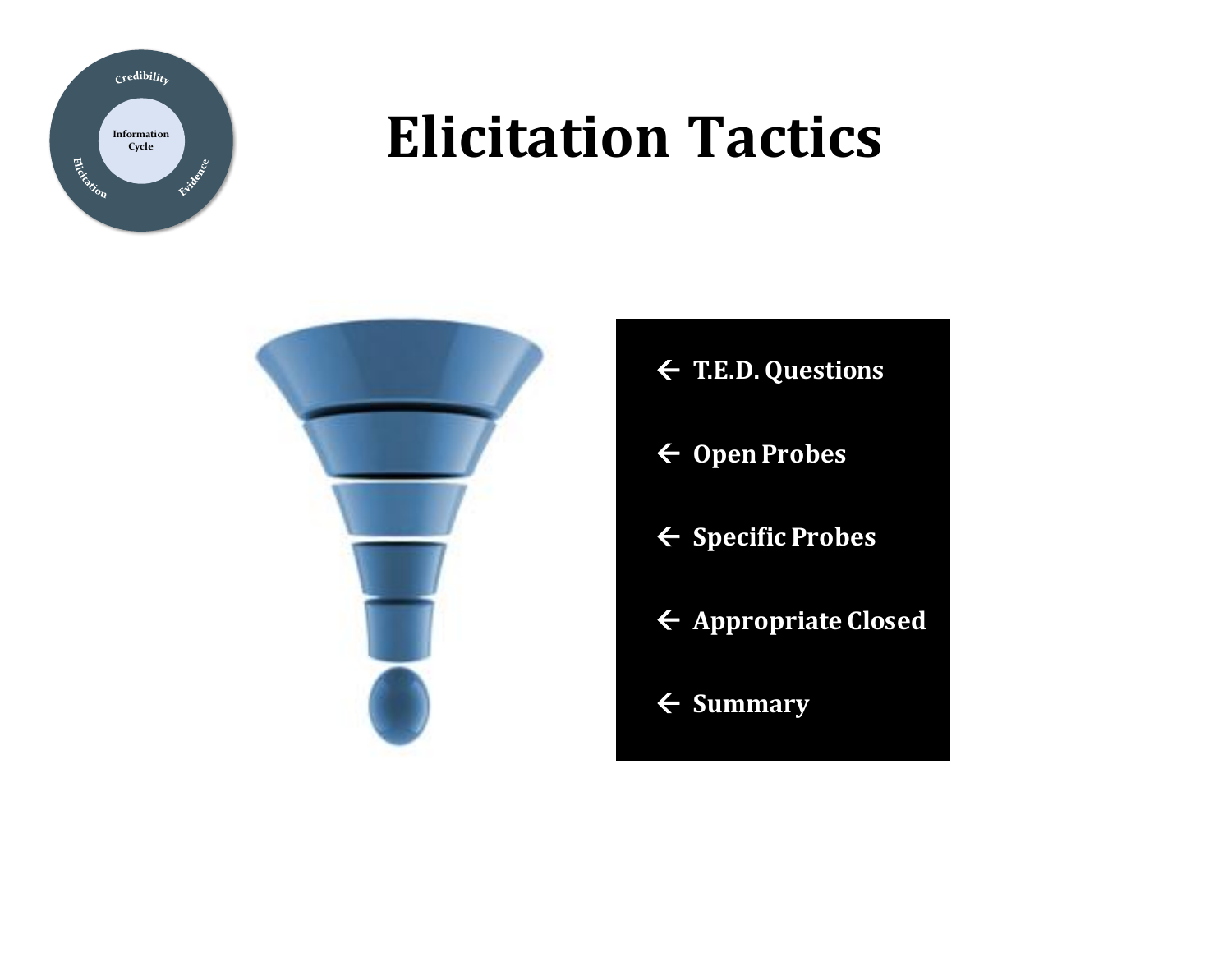

#### **Elicitation Tactics**

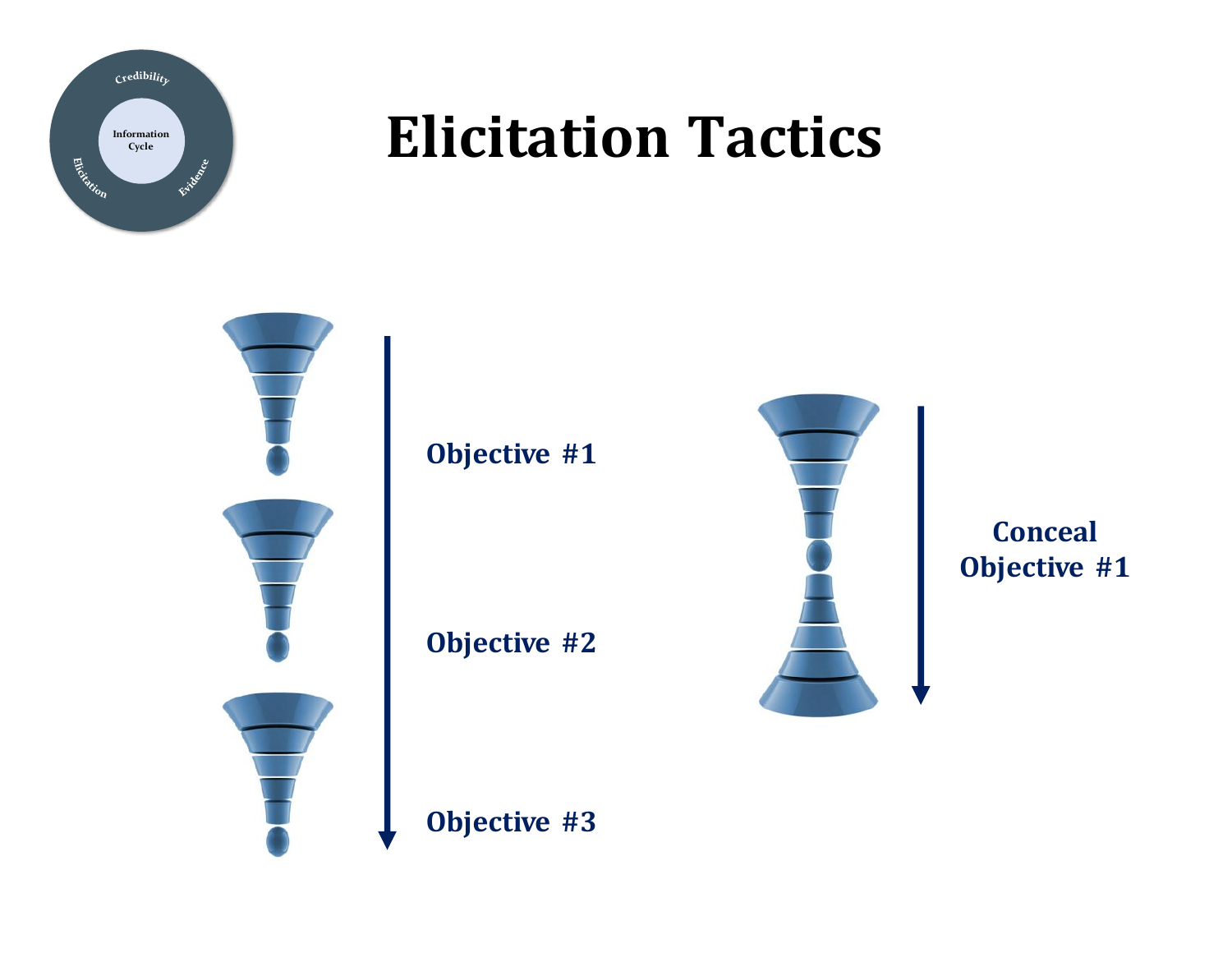

#### **Cognitive Interview**

30 years of research has now demonstrated that a "cognitive interview" approach can dramatically increase the amount information recalled (Geiselman & Fisher, 1992)



**Memon, Meissner, & Fraser (2010)**